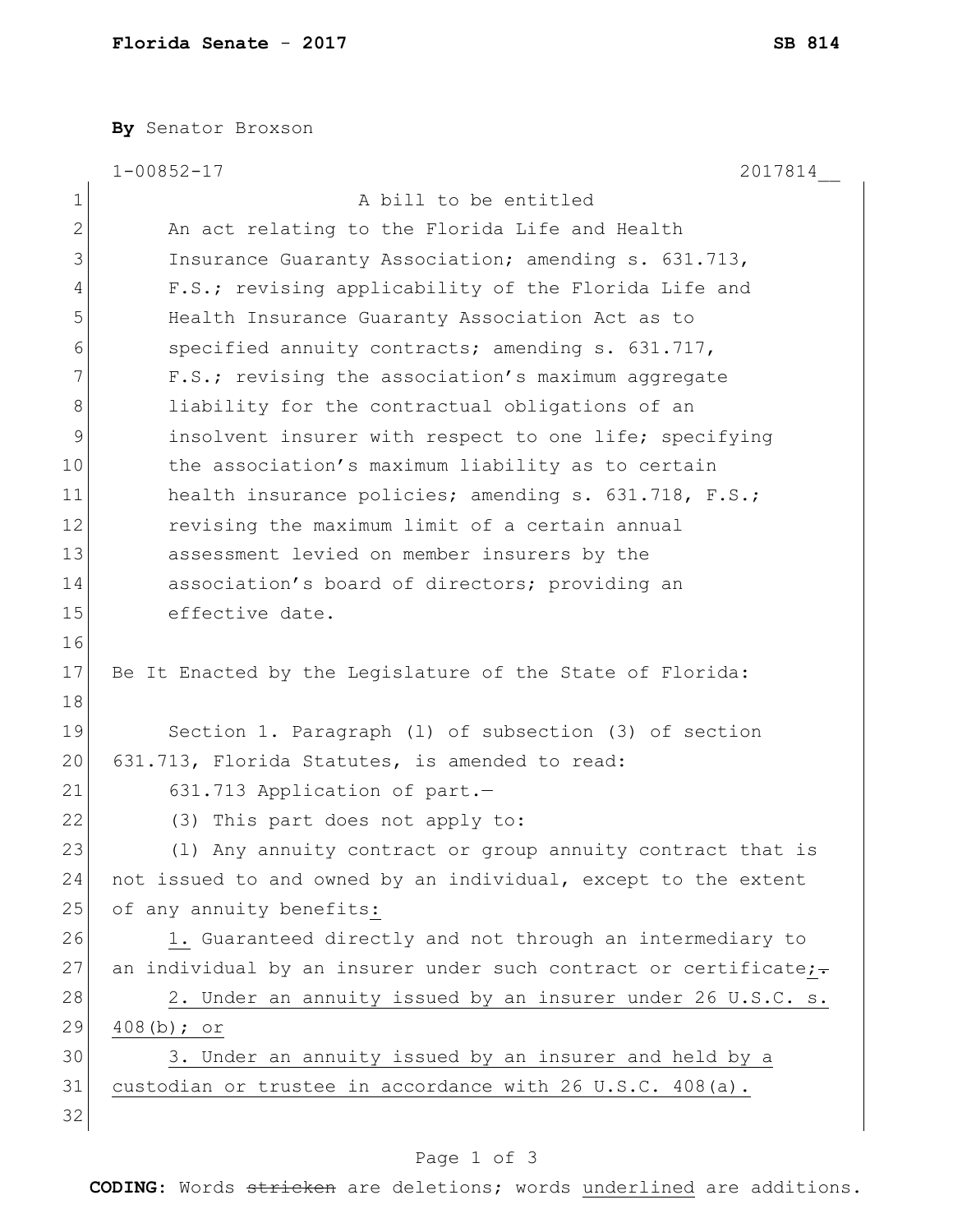|    | $1 - 00852 - 17$<br>2017814                                      |
|----|------------------------------------------------------------------|
| 33 | This paragraph applies to every insolvency regardless of its     |
| 34 | date of inception, and an assessment base may not include        |
| 35 | premiums for such excluded products.                             |
| 36 | Section 2. Subsection (9) of section 631.717, Florida            |
| 37 | Statutes, is amended to read:                                    |
| 38 | 631.717 Powers and duties of the association.-                   |
| 39 | (9) The association's liability for the contractual              |
| 40 | obligations of the insolvent insurer must shall be as great as,  |
| 41 | but no greater than, the contractual obligations of the insurer  |
| 42 | in the absence of such insolvency, unless such obligations are   |
| 43 | reduced as permitted by subsection $(4)$ , but the aggregate     |
| 44 | liability of the association with respect to one life may shall  |
| 45 | not exceed the following:                                        |
| 46 | (a) For life insurance, \$100,000 in net cash surrender and      |
| 47 | net cash withdrawal values. for life insurance,                  |
| 48 | (b) For deferred annuity contracts, \$250,000 in net cash        |
| 49 | surrender and net cash withdrawal values. for deferred annuity   |
| 50 | contracts, or                                                    |
| 51 | (c) For all benefits, \$300,000, for all benefits including      |
| 52 | cash values, except as provided in paragraph (d) with respect to |
| 53 | any one life.                                                    |
| 54 | (d) For basic hospital expense health insurance policies,        |
| 55 | basic medical-surgical health insurance policies, or major       |
| 56 | medical expense health insurance policies, \$500,000.            |
| 57 |                                                                  |
| 58 | In no event is shall the association be liable for any penalties |
| 59 | or interest.                                                     |
| 60 | Section 3. Paragraph (a) of subsection (3) of section            |
| 61 | 631.718, Florida Statutes, is amended to read:                   |
|    |                                                                  |

## Page 2 of 3

**CODING**: Words stricken are deletions; words underlined are additions.